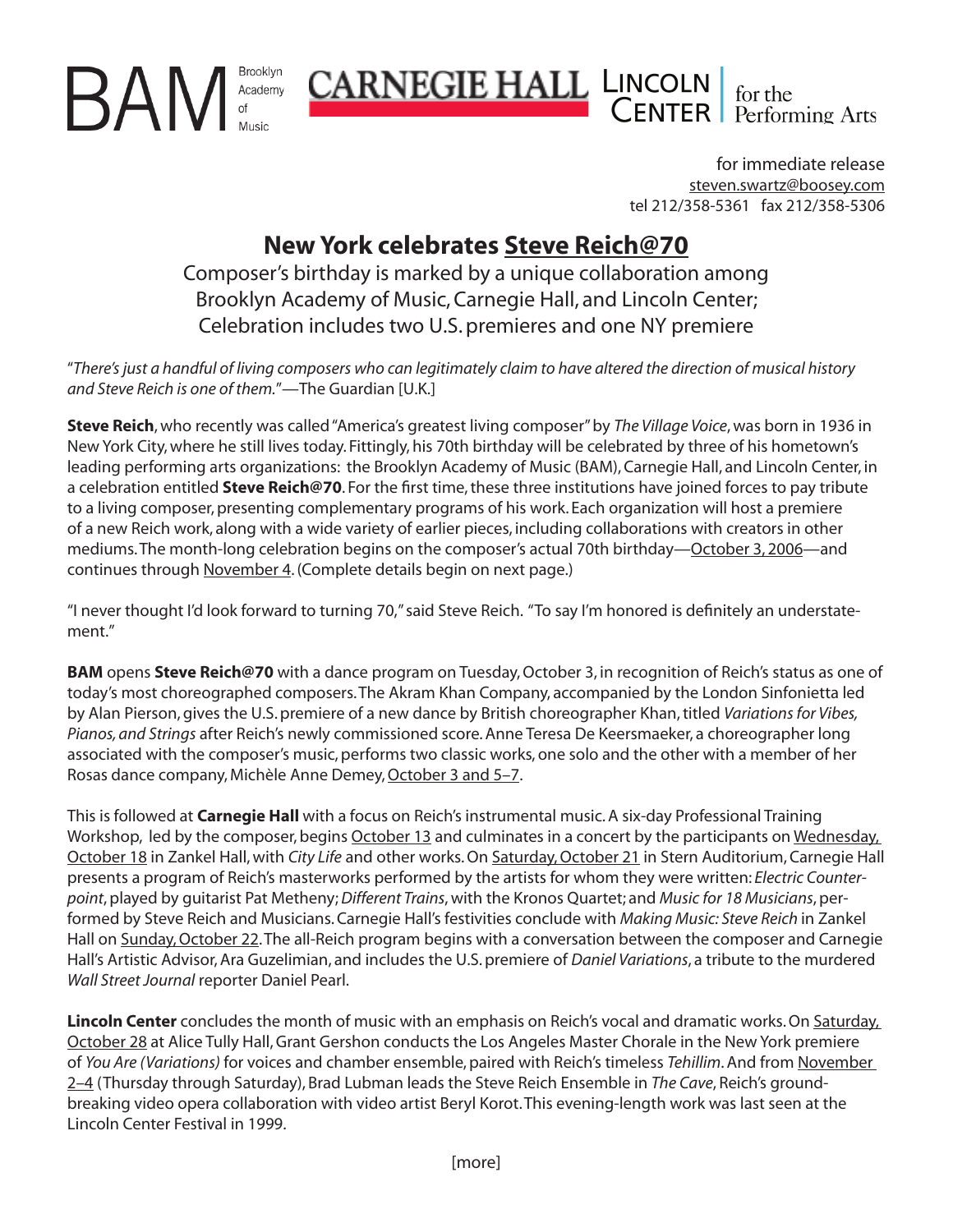## **Steve Reich and BAM**

BAM has presented the music of longtime artistic colleague/composer/performer Steve Reich since 1971, when world premiere performances of *Drumming* took place at BAM, MoMA, and Town Hall. In 1982, Steve Reich and Musicians performed *Vermont Counterpoint* and *Tehillim* as part of the Next Wave Series (an early program that led to the development of the Next Wave Festival). The U.S. premiere of Reich's *The Desert Music*—conducted by Michael Tilson Thomas leading the Brooklyn Philharmonic—took place during the 1984 Next Wave Festival. In 1993, Steve Reich and Beryl Korot's *The Cave* made its New York premiere at BAM's Opera House; *Music for 18 Musicians*, a Grammy Award-winning composition, and *Hindenburg*, were performed by the Steve Reich Ensemble at the Next Wave Festival in 1998. In 2002, BAM presented the New York premiere of Reich/Korot's *Three Tales*—a three-part digital documentary video opera—one part of which was the previously performed *Hindenburg*.

For many years, Reich's compositions have also been performed at BAM as part of diverse instrumental and dance programming—Reich collaborated with the Laura Dean Dance Company on a 1975 program, and that company, along with Reich, later performed the composer's *Impact* at the 1985 Next Wave Festival; The Brooklyn Philharmonic performed "The Music of Steve Reich," conducted by Kent Nagano, at the 1987 Next Wave Festival; a 1999 Brooklyn Philharmonic program featured the music of Reich, Stravinsky, and Bach—entitled "Music & Religion;" and the Kronos Quartet played selections from *The Cave* as part of a 1995 program. Belgian choreographer Anne Teresa De Keersmaeker has had a special and longstanding connection to Steve Reich's music; her dance work, *Drumming*, set to Reich's well-known composition (and performed by her dance company, Rosas, and the music ensemble Ictus) made its New York premiere at the 2001 Next Wave Festival. De Keersmaeker's *Rain* made its 2003 U.S. premiere at BAM, set to Reich's *Music for 18 Musicians* (performed by Ictus, with vocalists Synergy).

# **Program: BAM Howard Gilman Opera House**

**October 3, 5–7, 2006**  ROSAS/KHAN—DANCE TO MUSIC BY STEVE REICH A Double Bill

Part 1: Rosas Dance Company Anne Teresa de Keersmaeker and Michèle Anne Demey *Piano Phase* and *Violin Phase* from *Fase, four movements to the music of Steve Reich* 

Part 2: Akram Khan Company London Sinfonietta conducted by Alan Pierson *Variations for Vibes, Pianos and Strings* U.S. premiere Presented with the kind assistance of ECHO

*Variations for Vibes, Pianos and Strings* is a newly commissioned Reich work, featuring choreography by leading British dancer and choreographer Akram Khan—performed by Khan's company—and music for three string quartets, four vibraphones, and two pianos, performed by the adventurous contemporary music ensemble, London Sinfonietta.

*Piano Phase*, a dance duet from renowned choreographer Anne Teresa De Keersmaeker, is set to Reich's seminal 1967 composition for two pianos and performed by De Keersmaeker and Michèle Anne de Mey, a former dancer with De Keersmaeker's company and artistic director of Belgium's Charleroi/Danses. The program also will include a solo dance, created and performed by De Keersmaeker, set to Reich's 1967 *Violin Phase*. *Violin Phase* and *Piano Phase* are sections of De Keersmaeker's celebrated 1982 work, *Fase, four movements to the music of Steve Reich*.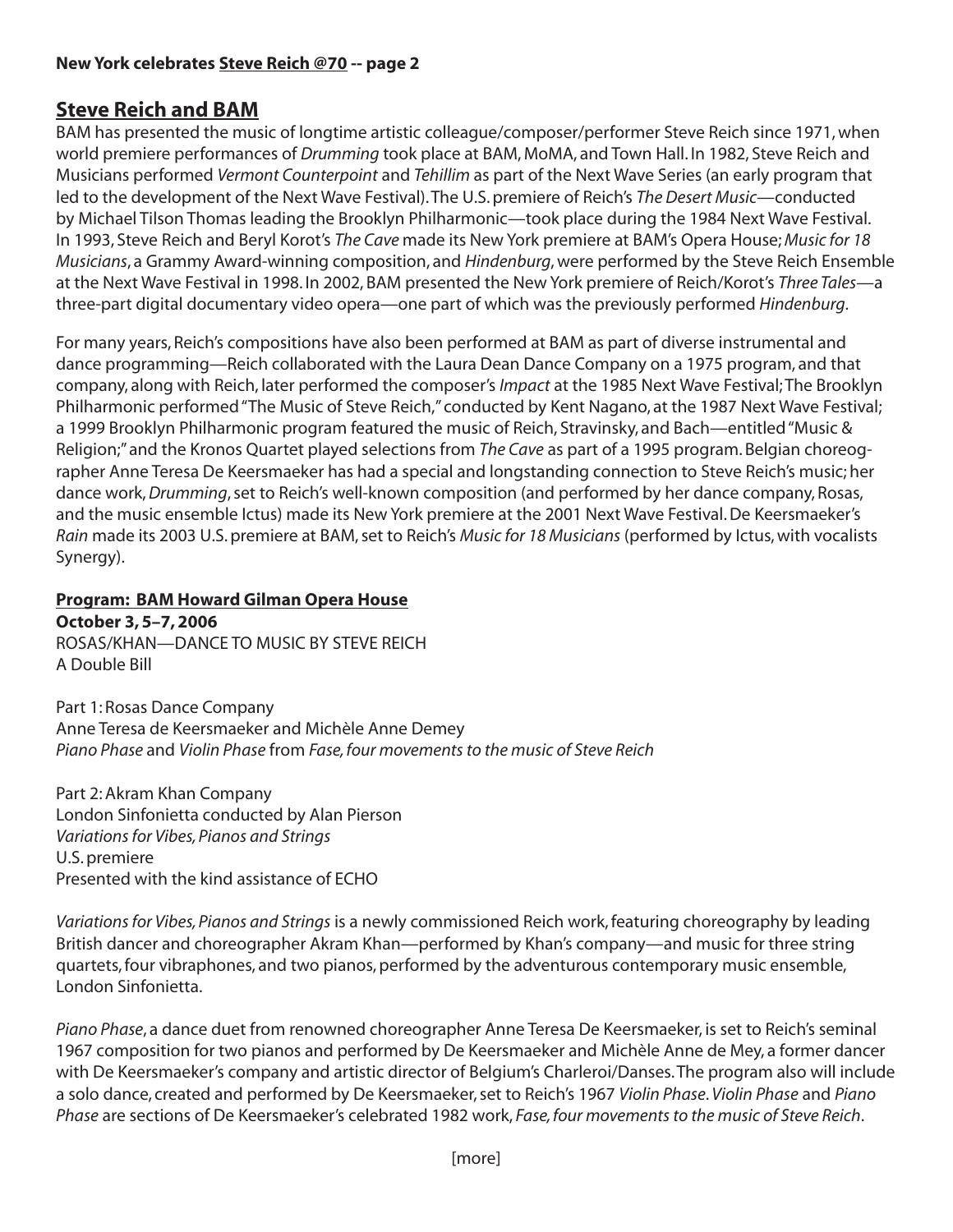## **Steve Reich and Carnegie Hall**

Carnegie Hall also has had a longstanding relationship with Steve Reich. He made his Carnegie Hall debut on the electric organ in 1973, in a performance of his *Four Organs* with the Boston Symphony Orchestra, led by Michael Tilson Thomas. Carnegie Hall has presented premieres of Reich's works, including the world premiere of *Variations for Winds, Strings, and Keyboards* (chamber version); the U.S. premieres of *Octet* and *Music for a Large Ensemble*; and the New York premieres of *Cello Counterpoint*, *Three Movements for Orchestra*, and *Different Trains* (version for string orchestra and pre-recorded tape).

#### **Reich on Reich: Professional Training Workshop**

Steve Reich takes a new generation of musicians on a journey through a musical terrain that traverses some of his earliest works to more recent compositions as part of The Weill Music Institute's Professional Training Program. From October 13–18, participants work with Reich and members of his ensemble in preparation for a concert of his music, *Music for Pieces of Wood* (1974), *Sextet* (1985), *City Life* (1995), and *Triple Quartet* (1998). The culminating event takes place in Zankel Hall on Sunday, October 18. *Reich on Reich* is part of a workshop series presented by The Weill Music Institute at Carnegie Hall that brings master artists from around the world to work with conservatory-level students and emerging young musicians and composers.

#### **Steve Reich in Concert, Isaac Stern Hall**

**Saturday, October 21**

Works performed by the artists for whom they were composed: *Electric Counterpoint*—Pat Metheny, electric guitar *Different Trains*—Kronos Quartet *Music for 18 Musicians*—Steve Reich and Musicians

*Electric Counterpoint* was commissioned by BAM's Next Wave Festival for guitarist Pat Metheny. It is the third in a series of pieces (preceded by *Vermont Counterpoint* and *New York Counterpoint*) featuring a soloist playing against a pre-recorded tape of him or herself. Metheny has pre-recorded ten guitars and two electric bass parts and then plays the final guitar part live against the tape.

*Different Trains*, scored for string quartet and pre-recorded performance tape, represents a turning point in Reich's compositional style. The work has its roots in his earlier tape pieces *It's Gonna Rain* (1965) and *Come Out* (1966), in which the musical content derives from the tones and rhythms of recorded speech. In *Different Trains*, premiered by the Kronos Quartet in 1988, Reich utilizes carefully chosen pre-recorded speech patterns—of Reich's governess, a retired Pullman porter, Holocaust survivors, and train sounds from the 30s and 40s—to generate and influence the rhythmic patterns and harmonic structure of the quartet.

*Music for 18 Musicians* was completed in 1976 and was premiered by the Steve Reich and Musicians ensemble at New York's Town Hall. The structure of the work is based on a cycle of eleven chords played at the very beginning of the piece and features overlapping rhythms that expand over time. *Music for 18 Musicians* is considered a pivotal work in Reich's oeuvre, marking a decisive shift from a rhythm-based style with essentially static pitches to one in which harmony comes to the foreground. For the Carnegie Hall performance, Steve Reich and Musicians will be joined by Synergy Vocals.

#### **Making Music: Steve Reich**

The Carnegie Hall portion of the Reich@70 festival concludes on Sunday, October 22 in Zankel Hall, with Steve Reich in conversation with Ara Guzelimian, in *Making Music: Steve Reich*. The all-Reich program includes the U.S. premiere of a musical tribute to the murdered *Wall Street Journal* reporter Daniel Pearl entitled *Daniel Variations* (co-commissioned by the Carnegie Hall Corporation, Barbican Centre, Cite De La Musique [Paris], Casa De Musica Porto [Portugal], and Meet The Composer); *Cello Counterpoint*; *Piano/Video Phase*; and one of Reich's most provocative works, *Drumming*. Steve Reich and Musicians, Synergy Vocals, cellist Maya Beiser, percussionist David Cossin, and conductor Brad Lubman are the featured artists on this concert. Carnegie Hall's Making Music series presents contemporary composers in conversation about their musical points of view and includes performances of their own works, featuring many premieres.